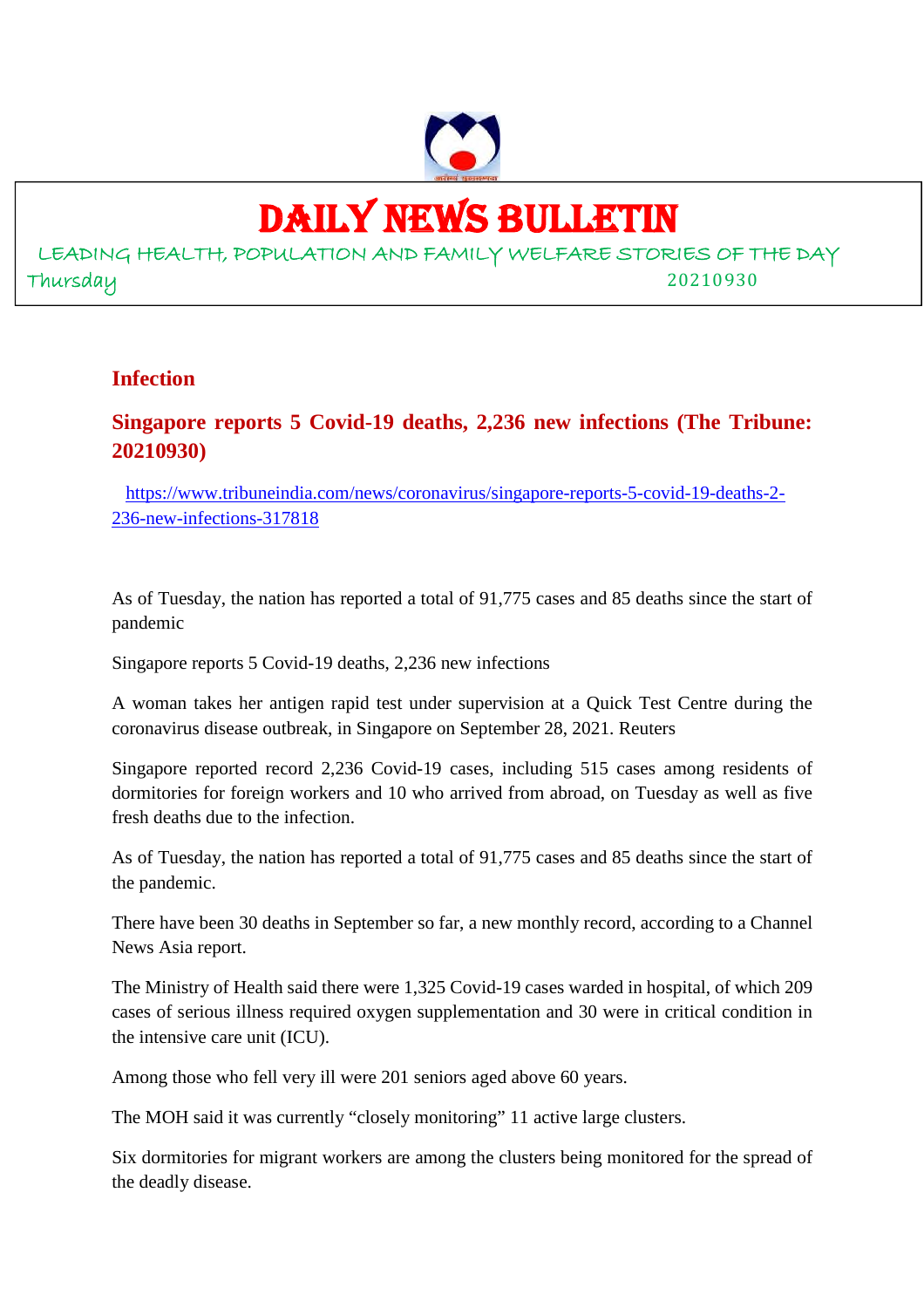The ministry said the largest cluster under monitoring is currently located at Blue Stars Dormitory with 401 cases, 20 of which were reported on Tuesday.

Woodlands Dormitory reported 40 new coronavirus infections on Tuesday, taking the total to 216.

As of Tuesday, cases at other dormitories were 15 at Avery Lodge, taking the total to 256, 11 Tuas Ave 10 dormitory five cases for a total of 47, Tampines Dormitory five cases for a total of 66 and Bukit Batok Road/Plantation Crescent dormitory five cases for a total of 40.

A new cluster of 11 cases has been identified at Man Fatt Lam Elderly Joy Daycare Centre.

The cluster involved transmission among clients and staff members, said MOH, adding that 10 of the cases were the clients while one was an employee.

The centre has been closed since September 25, said the health ministry.

New, tighter community restrictions kicked in on Monday through to October 24, amid the ongoing wave of COVID-19 infections in Singapore.

Working from home has been implemented for employees who are able to do so.

The cap on social gatherings has been reduced to two people, while the group size limit on dining-in at regular F&B outlets has been restricted to two vaccinated people.

These restrictions will be reviewed in two weeks, according to media reports. PTI

# **Vaccination**

# **Covid-19 lockdown to ease more rapidly for the vaccinated in Australia's Sydney (The Tribune: 20210930)**

https://www.tribuneindia.com/news/coronavirus/covid-19-lockdown-to-ease-more-rapidlyfor-the-vaccinated-in-australias-sydney-316872

Curbs for unvaccinated in NSW to remain until December 1; Victoria declines to commit to reopening date

Covid-19 lockdown to ease more rapidly for the vaccinated in Australia's Sydney

Sydney, along with Melbourne and Canberra, has been in lockdown for several weeks. Reuters file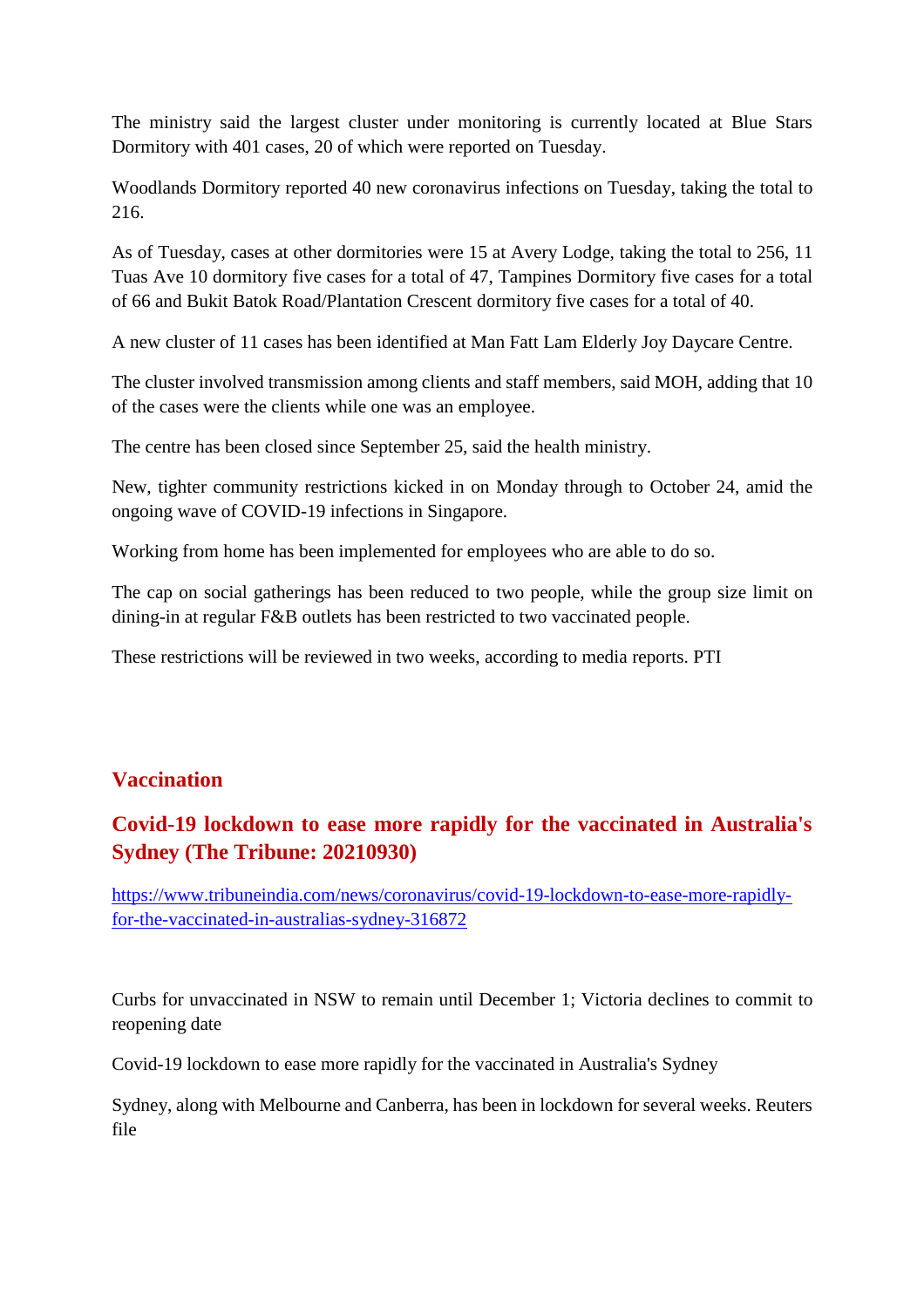Australian authorities announced plans on Monday to gradually reopen locked-down Sydney, unveiling a two-tiered system that will give citizens inoculated for COVID-19 more freedoms than their unvaccinated neighbours for several weeks.

Movement restrictions across New South Wales, the country's most populous state and home to Sydney, will be lifted gradually between October 11 and December 1 as vaccination rates push through 70%, 80% and 90%.

However, people who are not fully inoculated will not be allowed to join in renewed activities, like community sports, dining out and shopping, until the final date.

"It is very important to note that in unlike most cases in the world if you are not vaccinated you will have to wait at least four or five weeks ... in order to participate in things that the rest of us can participate in," state Premier Gladys Berejiklian said in a televised briefing.

"The message is if you want to be able to have a meal with friends and welcome people in your home, you have to get vaccinated."

Berejiklian did not detail how the block on activity by the unvaccinated would be enforced.

Sydney, along with Melbourne and Canberra, has been in lockdown for several weeks, with the three cities bearing the brunt of a third wave of COVID-19 infections that has taken national case numbers to almost 100,000 - 68% recorded since mid-June.

At 1,245 deaths, the national fatality rate, however, has slowed due to higher vaccination levels among the most vulnerable.

The Delta-fuelled outbreak has divided state and territory leaders, with some presiding over virus-free parts of the country indicating they will defy a federal government plan to reopen internal borders once the adult population reaches a 70-80% vaccination rate, expected toward the end of October.

In New South Wales, where around 60% of people aged 16 and over are fully inoculated, restaurants, pubs, retail stores, gyms and indoor recreation facilities will be allowed to reopen on Oct. 11 - days after the state is expected to reach 70% vaccination - with capacity limits.

Once 80% vaccination is achieved, expected a couple of weeks later, state-wide travel will be allowed. Limits on people attending funerals and weddings lifted, while retaining social distancing, and the number of vaccinated people allowed to gather in a home will double to 10.

From Dec. 1, there will be no limits on home gatherings and informal outdoor gatherings. Capacity limits will continue at indoor venues, but masks will no longer be required. Businesses will be allowed to impose their own rules requiring patrons be vaccinated after this date.

In neighbouring Victoria, Premier Daniel Andrews refused to commit to a date that would ensure all citizens in his state, including the unvaccinated, would have significant freedoms before Christmas.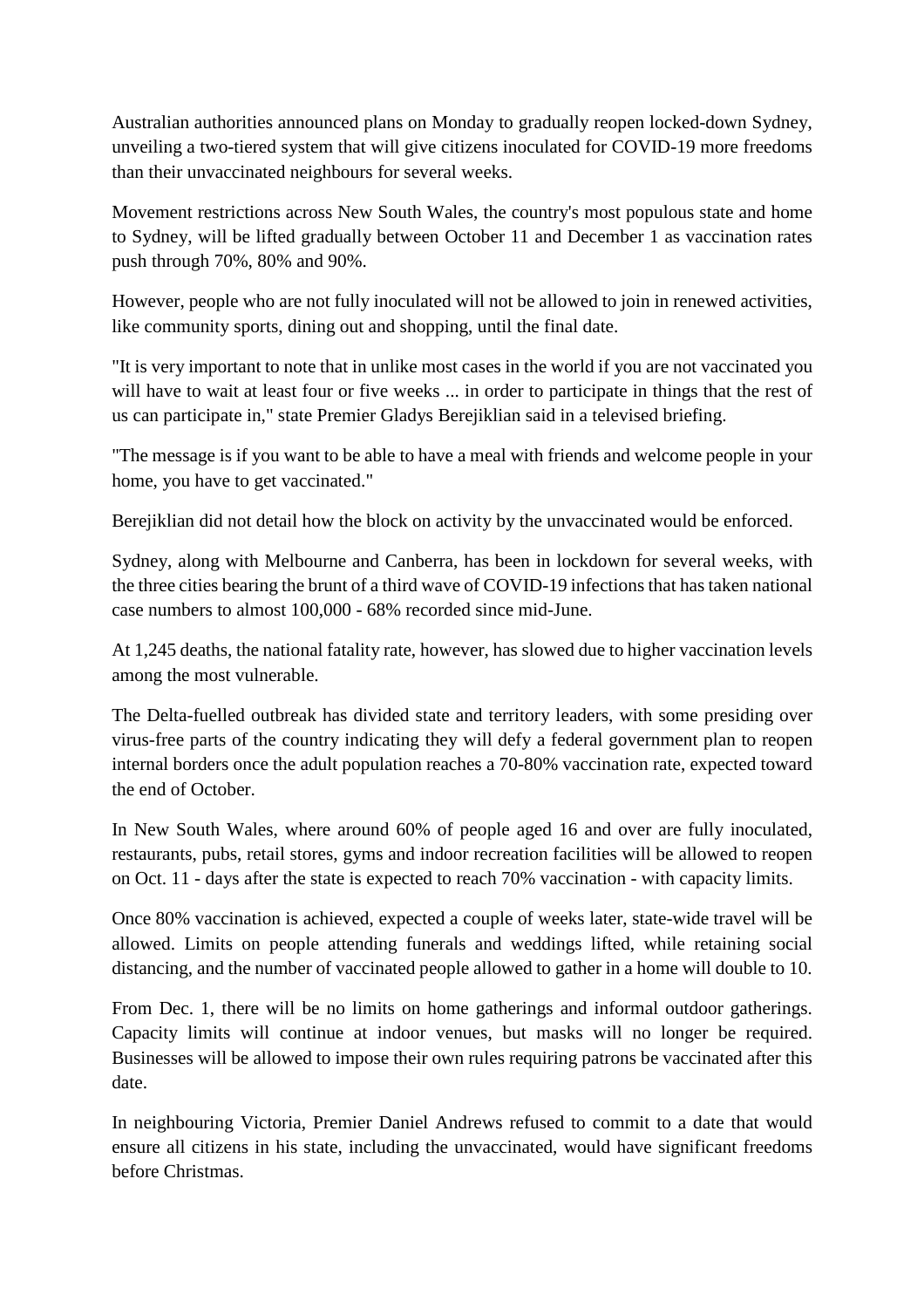"I will say to people, just wait five weeks and you will have all the freedoms," he said. "No, that is not a guarantee at all here. We have not made that decision." New South Wales, Victoria and the Australian Capital Territory, home to Canberra, reported a total of just over 1,500 new COVID-19 cases on Monday - the vast bulk almost evenly split between Sydney and Melbourne.

The daily numbers have been tracking lower in recent weeks.

Victoria is expected to relax some curbs from Wednesday when the state's first-dose vaccination rate is forecast to tick over 80%, while New South Wales on Monday allowed construction sites to return to full capacity and outdoor swimming pools to reopen with social distancing rules.

Qantas Airways, which has already stated its intention to require travellers to be fully vaccinated, said after Monday's announcement it would bring forward its reopening date for travel between Sydney and Melbourne to November 5, from December 1. Reuters

### **Poshan (The Asian Age: 20210930)**

http://onlineepaper.asianage.com/articledetailpage.aspx?id=15867737

# Scheme will cover all school children studying from Class 1 to 8 Centre renames Mid Day Meal as PM Poshan

New Delhi, Sept. 29: The Union Cabinet on<br>Wednesday approved the<br>roll-out of the "PM roll-out of the "PM<br>POSHAN in Schools"<br>scheme that will provide<br>hot cooked meal to students of elementary<br>classes in government and government-aided<br>schools across the country.

The decision was taken at a meeting of the<br>Cabinet Committee on Economic Affairs (CCEA) chaired by Prime<br>Minister-Narendra-Modi.<br>The existing mid-day<br>meal scheme will be sub-<br>sumed into the PM chaired by sumed into the PM<br>Poshan Shakti Nirman scheme with the addition of several new compo-<br>nents in it, Union minister for information and<br>broadcasting minister Anurag Thakur said after<br>the meeting.<br>"The CCEA, chaired by

Prime Minister, has<br>approved the continua-

The existing mid-day meal scheme will be subsumed into the PM Poshan Shakti Nirman scheme with the addition of several new components in it. Union minister for information and broadcasting minister Anurag Thakur said

tion of 'National Scheme for PM POSHAN in<br>Schools' for the five

years, from 2021-22 to 2025-26, with a financial<br>outlay of ₹54,061.73 outlay of ₹54,061.73<br>crores from the central  $1,733.17$  crore from the  $31,733.17$  crore from the si, *iss.11* crore from the<br>state governments and<br>union territory adminis-<br>trations," the government said in a statement. The central government will also bear the additional cost of about<br>₹45,000 crore on food grains.<br>"Therefore, the total

scheme budget to  $\sqrt{1.30,794.90}$ amount the crore, statement added. PM **POSHAN** 

The scheme will cover all school children studying<br>in classes 1-8 of government and governmentaided schools.

"The scheme will cover about 11.80 crore children<br>studying in 11.20 lakh schools across the country," the statement said.  $-PTI$ 

# **Sputnik V (The Asian Age: 20210930)**

http://onlineepaper.asianage.com/articledetailpage.aspx?id=15867789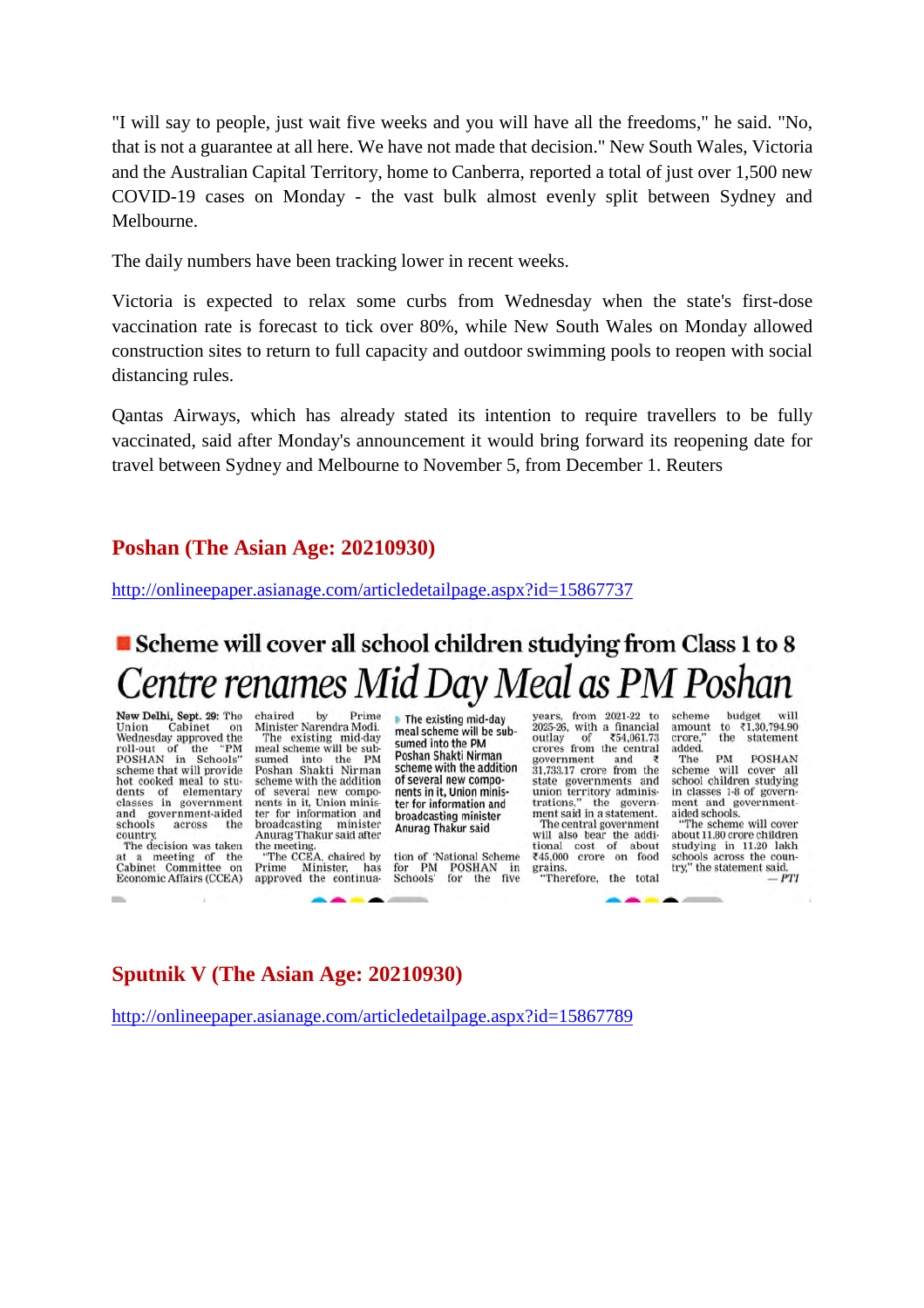# Sputnik V proves a flop in India

#### **KRISHNA N. DAS & JATINDRA DASH** NEW DELHI, SEPT. 29

Some of India's private hospitals have cancelled orders for Russia's Sputnik V vaccine as they struggle to sell Covid-19 shots amid surging supplies of free doses of other vaccines offered by the government.

Industry officials said low demand and the extremely cold storage temperatures required<br>have spurred at least three big hospitals to cancel orders for Sputnik V, sold only in the private market.

'With storage and everything, we have cancelled our order for 2,500 doses," said Jitendra Oswal, a senior medical official at Bharati Vidyapeeth Medical College and Hospital<br>in Pune. "Demand is also<br>not great. There is a class of people, barely 1 per cent, that wanted to go for Sputnik. For the rest, anything would do.

From May until last week, private hospitals accounted for just about 6 per cent of all vaccines administered in India.

India is set to be a major production centre of Sputnik V, with planned capacity of about 850 million shots a year, and low domestic uptake could mean higher exports.

Since a June launch event by local distributor Dr Reddy's Laboratories Ltd, only 943,000 doses of<br>Sputnik V have been administered by hospitals, a fraction of the national total of 876 mn.

Dr Reddy's, which has imported about 3 million doses of the vaccine and refunded hospitals for



cancelled orders, refused to comment.

The mainstay of India's inoculation drive is the AstraZeneca's Covishield vaccine, which can be stored in regular refrigerators, unlike Sputnik V, which needs tempera-<br>tures of -18 degrees Celsius, impossible to guarantee in most of India.

The vaccine is also as much as 47 per cent more expensive than Covishield in the private market.

Avis Hospitals, which runs eight vaccination centres in Hyderabad, has also cancelled an order for 10,000 Sputnik V doses, said a source. Avis did not comment.

Another Pune hospital, which declined to be identified, said it had also cancelled Sputnik V orders.

Sputnik V is just one of the vaccines suffering from a sharp fall in private sales. Pune's Bharati hospital will end its Covid-19 vaccination programme when it runs out of AstraZeneca doses, as daily inoculations have fallen about 90 per cent from their June levels, Oswal said. Just 9,000 doses remain of stocks of 62,000 it ordered.

Avis's Covid-19 vaccine sales have shrunk 40 per cent with existing stocks expected to last until December.  $-*Reuter*$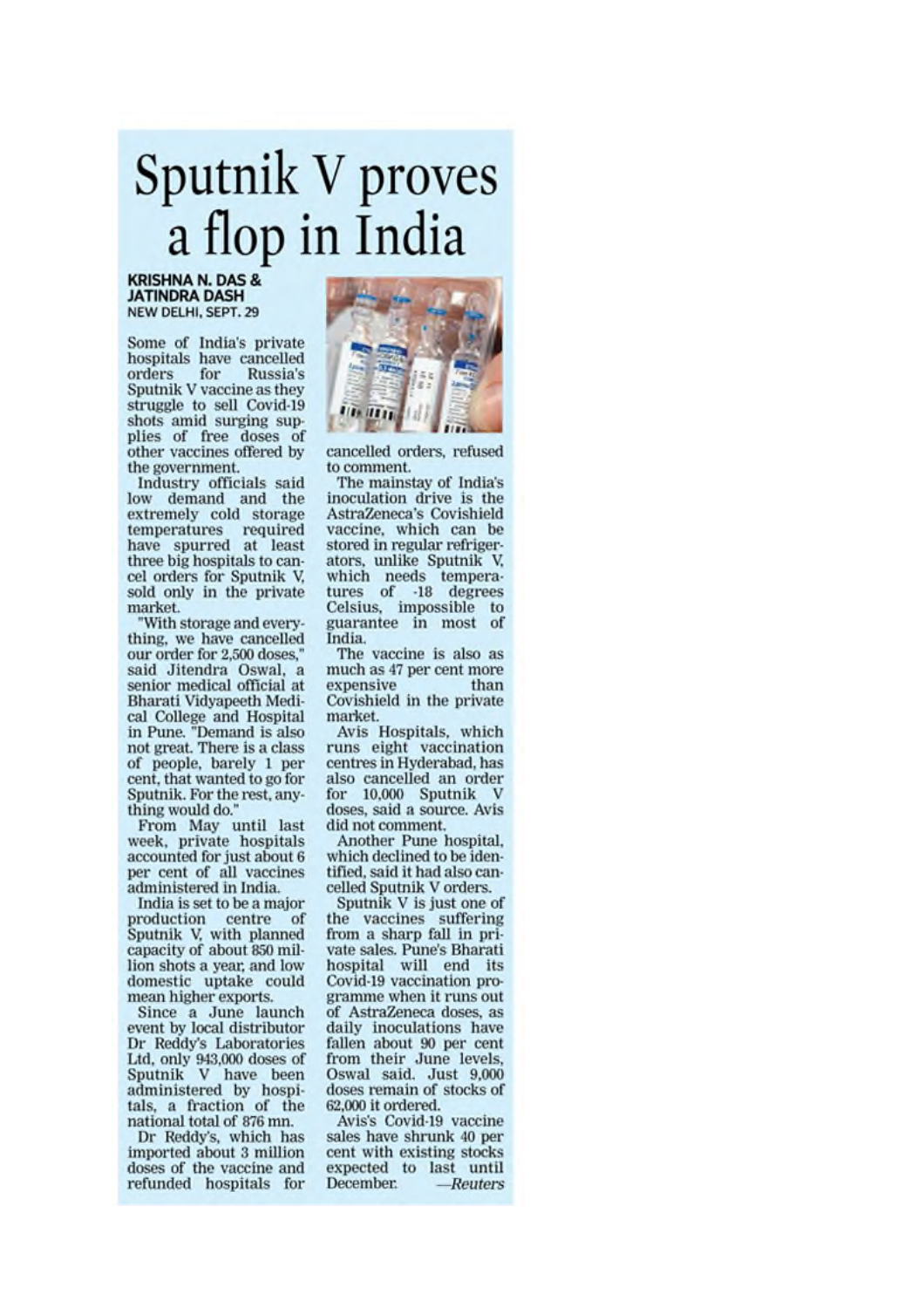## Food and Nutrition (The Asian Age: 20210930)

http://onlineepaper.asianage.com/articledetailpage.aspx?id=15867366

# Is raw plant food harmful?

Lectin in plant-based food is the latest villain capable of causing even autoimmune diseases. Here's how to avoid it

#### **SWATI SHARMA**

THE ASIAN AGE

Fad after fad follows as celebrities share news about committing to one or another. Recently, we heard that celebs<br>like Gwyneth Paltrow, Kelly<br>Clarkson and Tom Brady are eliminating lectins from their diet to revive their gut and joint health.

What is lectin and what's the fuss about avoiding it? Lectins, a type of protein<br>found in wheat, beans and potatoes among other foods. are considered dangerous to<br>ingest because they supposedly damage the gut and cause problems in the According to<br>doctors and body.  $\overline{t}$ some researchers, lectins<br>in many common plant foods may<br>cause inflammation. leaky gut. and autoimmune dis eases

In his book The Plant Paradox, Dr<br>Steven R. Gundry<br>supports that theory. The author does, how-<br>ever, preach the importance of eating vegetables including broccoli, **Brussels** 

Gwyneth Paltrow is<br>eliminating lectins from her<br>diet to revive her gut and<br>joint health

sprouts and avocado and other prosprous and avocado and other pro-<br>teins, including pressure-cooked<br>legumes. Fruits are also acceptable<br>to eat as long as they are in season.<br>Incidentally, Dr Gundry claims his<br>lectin-free diet cured his arthritis,<br>high blo while losing 32 kg in the process.

According to the International Journal of Nutrition and Food Sciences, lectins are found in legumes, grains, some in legimes, grains, some<br>nuts, squash, zucchini,<br>cucumbers, tomatoes,<br>potatoes, peppers, egg-<br>plant and most fruits, as well as dairy from

grain-fed cows, etc.<br>Aswini Sagar, clini-<br>cal and sports nutritionist, founder of Ahaarveda, also<br>reiterates that certain if lectin-rich foods aren't<br>well-cooked, they can damage the gut. 'Lectins are substances produced by produced by<br>plants as a<br>defence mech-

anism to protect<br>themselves from being eaten by animals, insects. etc. and therefore able to propagate further. Human diges. tive system is

#### **RIGHT PROCESSING METHODS**

nderstand the right food processing methods that<br>enhance nourishment by improving the nutritive quality as well as absorption too, Aswini well as absorption too, Aswill<br>says, "Thorough washing, soaking<br>(for at least 4-8 hours before<br>cooking), sprouting, processing,<br>fermenting and cooking are the<br>best ways to minimise lectins getting into the gut and improving nourishment," she adds.

- Soak, sprout and cook (minimal) of whole bean and lentils<br>(dry beans, peas, lentils, etc.) before consumption; soy products can be fermented for better nourishment
- Peel and deseed (if needed) vegetables before cooking (minimal) (bell peppers, tomatoes, potatoes, cucumbers, brinjals etc.)
- Soak dry nuts overnight and peel, as needed
- Ferment grain and lentil batters

very sensitive to lectins and they damage the gut in a bad way causing inflammation, malabsorption,<br>irritable bowels and increased reflexes, apart from compromised<br>immunity," Aswini says.

TURN TO PAGE 10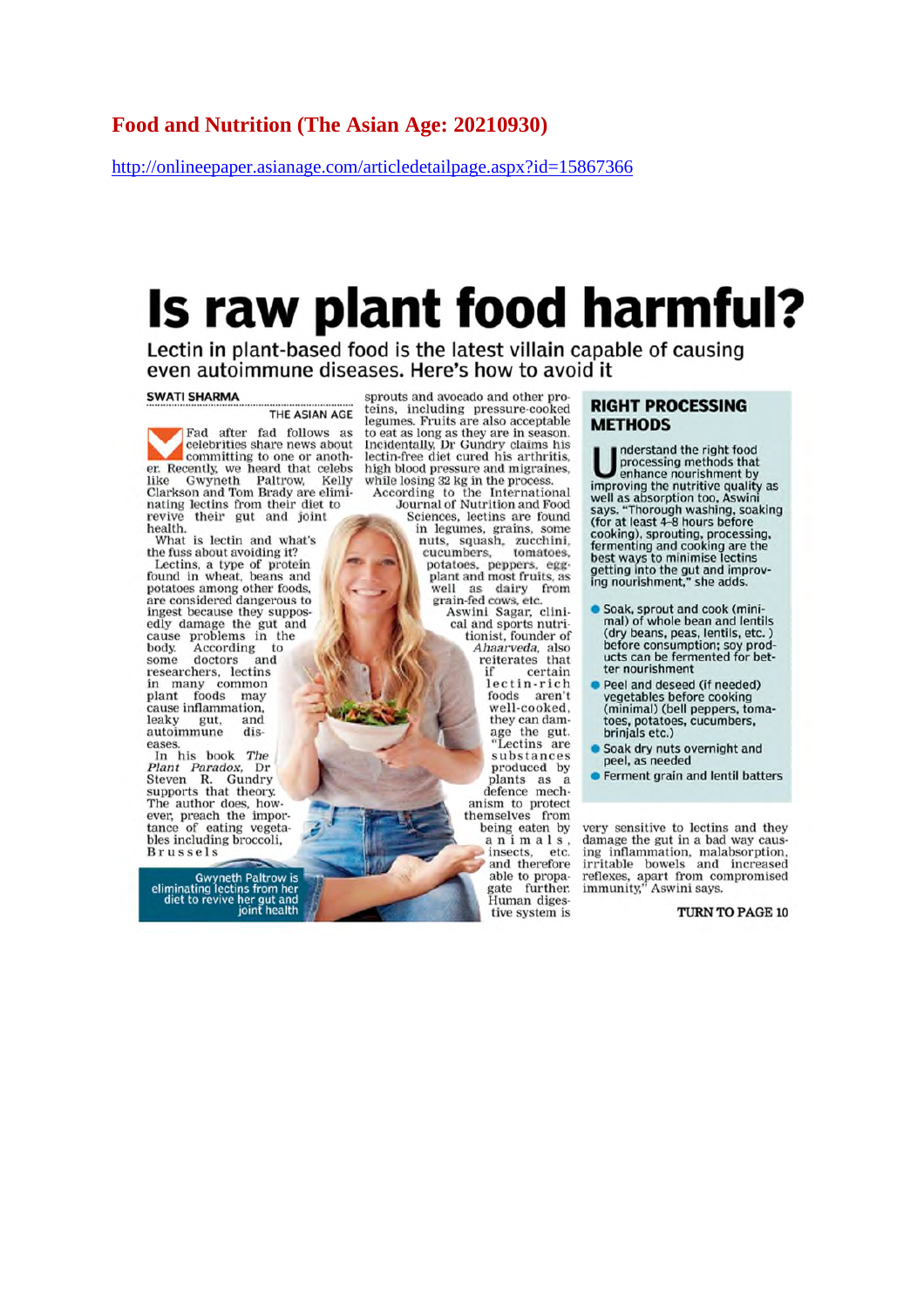# **Protein Food (The Asian Age: 20210930)**

http://onlineepaper.asianage.com/articledetailpage.aspx?id=15867369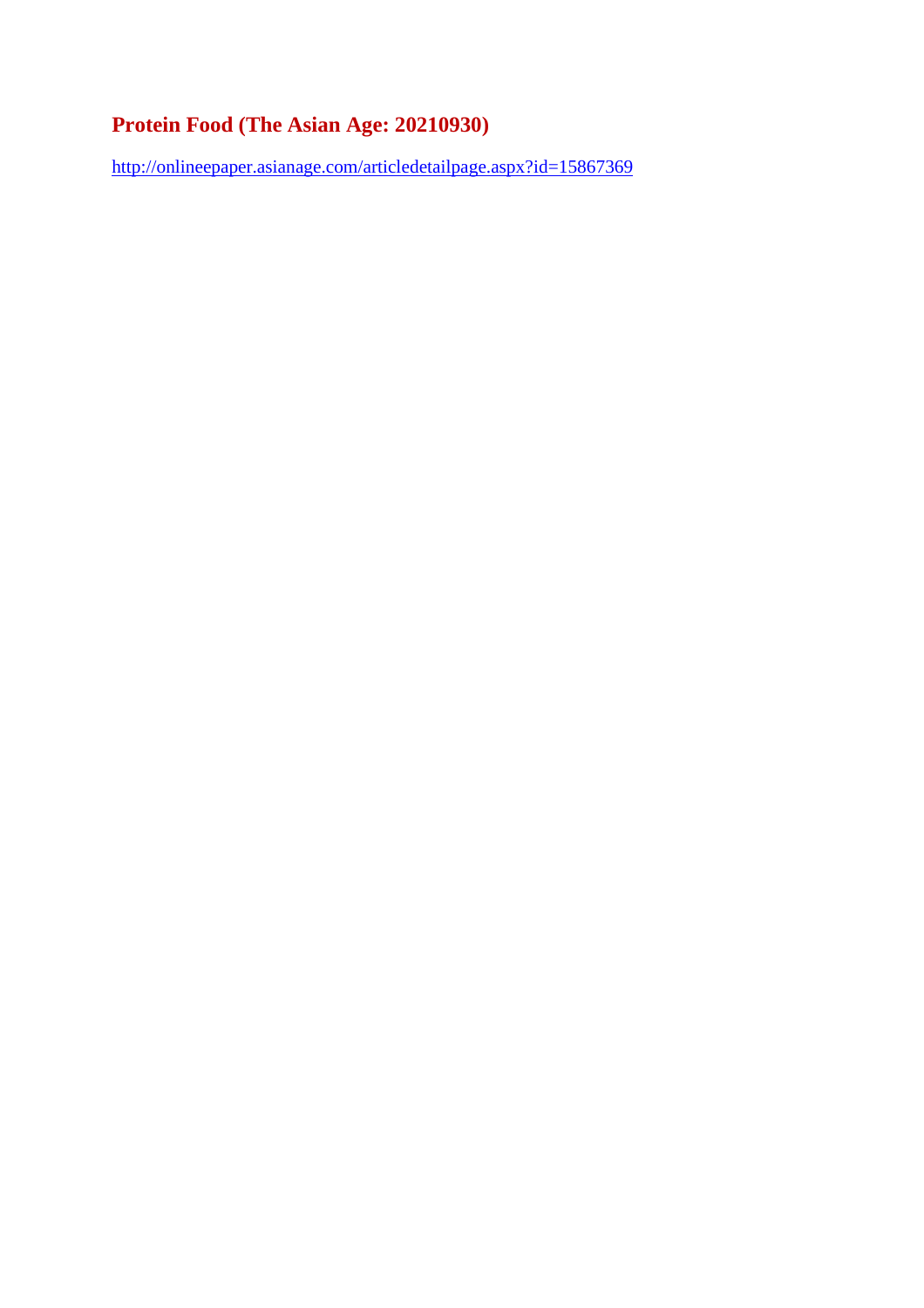# **Can raw** plant food<br>harm?



#### **CONTINUED FROM PAGE 9**

#### **SOAK, SPROUT AND COOK**

Avoiding lentils and legumes couldn't be the solution because they are also great sources of plant protein.

The answer is in eating wellbalanced, well-prepared meals every time. In fact, the solutions might even be close to what your grandparents preached, like

soaking nuts overnight and peeling them off before eating.

"Also, always soak lentils and pulses for a few hours before cooking and use sprouted beans. adds Aswini.

Coutinho. Luke Holistic Lifestyle  $-$ Integrative Coach and Lifestyle Medicine and Founder of YouCare All about YOU, adds<br>more. "Lectin is water-soluble. and soaking pulses/legumes for 8-9 hours (with tougher legumes like kidnev beans) ensures lectins get leached out. Also, discard the water in which the nuts and seeds were soaked, rinse and then consume<br>them," Luke says.

**SOAKING AND BOILING BEANS** SIGNIFICANTLY REDUCES THE LEVEL OF LECTINS PRESENT IN THEM, WEAKENING THEIR **BINDING ABILITY AND RENDERING THEM** 

**AVOIDING LENTILS AND LEGUMES COULDN'T BE THE SOLUTION BECAUSE THEY ARE ALSO GREAT SOURCES OF PLANT PROTEIN. THE ANSWER IS IN EATING WELL-BALANCED, WELL-PREPARED MEALS EVERY** TIME.

position of lectins is such that it cannot be digested in the gut.<br>"So a normal healthy individual excretes it undigested. For those

with a weak gut (like Crohn's disease and inflammatory bowel<br>disease), the gut linings are leaky, letting the lectins leak into the bloodstream and initiate an response immune causing he<br>issues," he adds. health

Luke also points out that people with a strong gut and no underlying autoimmune conditions or gut sensitivity can easily consume lectin-containfoods. ing

Different lectins are present in foods. and the reaction to these

widely in individuals. So those with weak gut or autoimmune conditions must identify lectin-containing foods that cause their symptoms<br>gut discomfort of or flare-ups," adds Luke.

#### **RIGGER ISSUES**

**Aswini Sagar** 

#### **HOW CAN ONE EAT RAW YET NOT ENTERTAIN LECTIN EFFECTS?**

"Eat fresh fruits and salad vegetables after thoroughly washing, peeling, and deseeding (if necessary) them before consumption. Not all food is meant to be eaten raw - especially uncooked whole cereals and grains, pulses, seeds, nuts and some vegetables, Aswini adds.

permeability to remain intact.

explains Luke.<br>"It ensures only small mole-<br>cules pass into the bloodstream while containing the large molecules. Lectins can damage this repair action, causing long-term damage to the lining, letting<br>large molecules seep into the bloodstream thus eliciting an autoimmune response, as these large molecules get perceived as

foreign particles.

lectins Worse. interfere with the digestion and utilisation of essential minerals like zinc. calcium, phosphorus and iron from<br>the food. "They can also bind to the surfaces of the cells lining the intestinal disrupting walls. the absorption of

nutrients, and leading to disturbances in the gut microflora,

Dr Steven R. Gundry



**Luke Coutinho** 

# Lectins.

a type of protein found in wheat, beans and potatoes among other foods, are considered dangerous to ingest because they supposedly damage the gut.<br>According to some doctors and researchers, lectins in many common plant foods may cause inflammation, leaky gut, and autoimmune diseases.

foods varies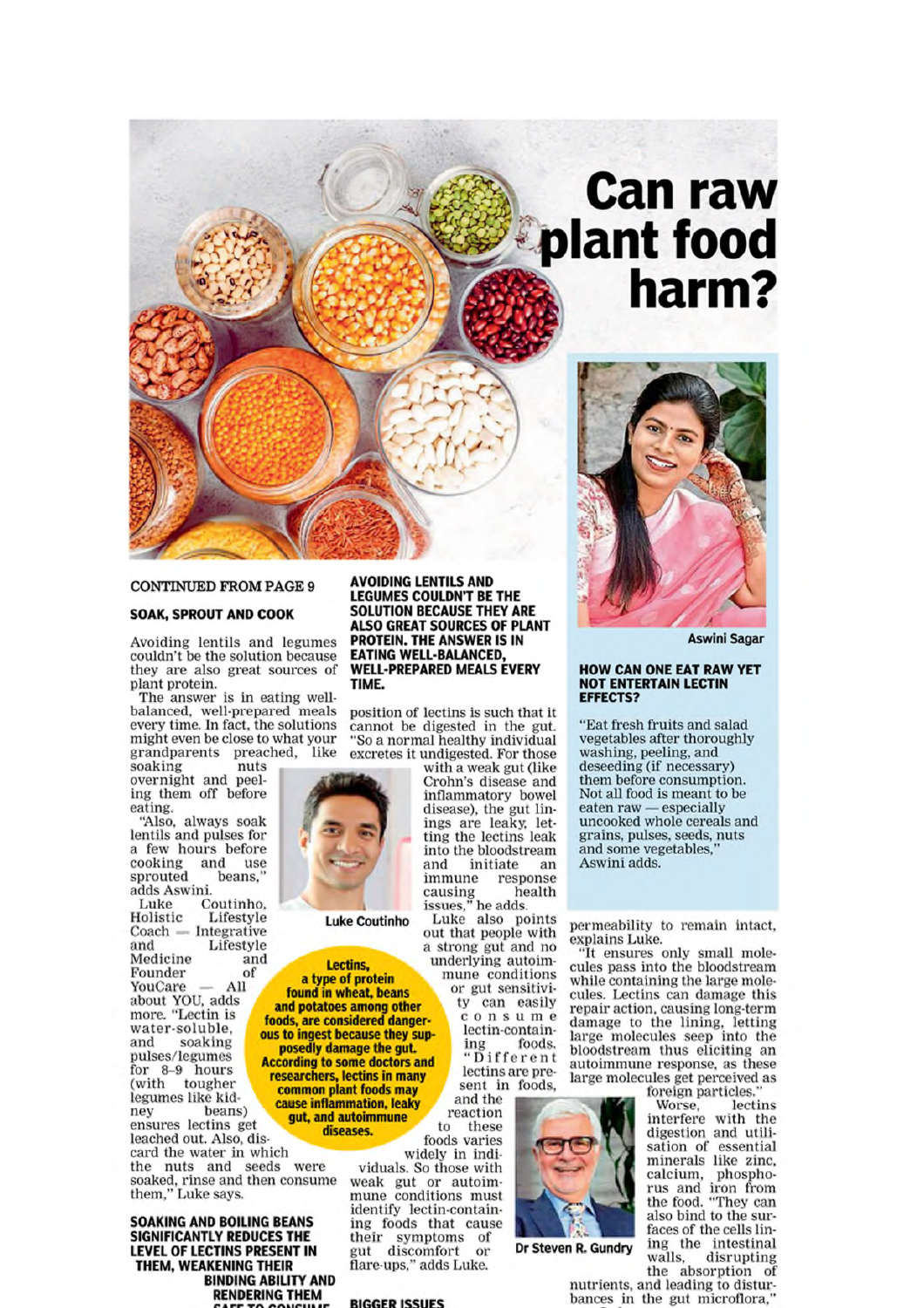# **Exhaustion**

# **Try these nutritionist-approved tips to overcome exhaustion (The Indian Express: 20210930)**

https://indianexpress.com/article/lifestyle/health/exhausted-tips-rejuvenate-pandemic-routinelife-7526984/

"You may not be able to get away for a vacation or even a long weekend, but you can definitely take a little break. You literally owe it to yourself," said nutritionist Lovneet Batra

exhaustion, how to tide over exhaustion, tips to tide over exhaustion, pandemic exhaustion, what to do to feel happy, how to be happy, indianexpress.com, indianexpress, How are you managing your routine life? (Source: Pixabay)

The monotony of routine life can make everyone feel exhausted after a certain point. Add to it, the social distancing norms and restrictions on free movement amid pandemic — which has only made things seem more uncertain.

But feeling so is only normal. And instead of ignoring or avoiding such feelings, it is important to embrace them and take a break for one's well-being and "to help combat the epidemic of stress", suggests nutritionist Lovneet Batra.

"Don't we all get exhausted from living the regular hackneyed routine? Some days we just want to give up, not knowing where we're going and what we're after. Everything seems like a farce and meaningless, especially in this pandemic. Not only is it okay, but it is something we should encourage to help combat the epidemic of stress that can wear down your physical and mental health. So, it's important to take a break from the job, the routine, and the demands of life in order to allow yourself a break from life when you come to question the meaning of your existence," she mentioned.

## **Breast milk contains antibodies**

# **Breast milk contains antibodies up to 10 months after Covid recovery, study finds (The Indian Express: 20210930)**

https://indianexpress.com/article/lifestyle/health/breast-milk-contains-antibodies-10-monthsafter-covid-recovery-study-7541976/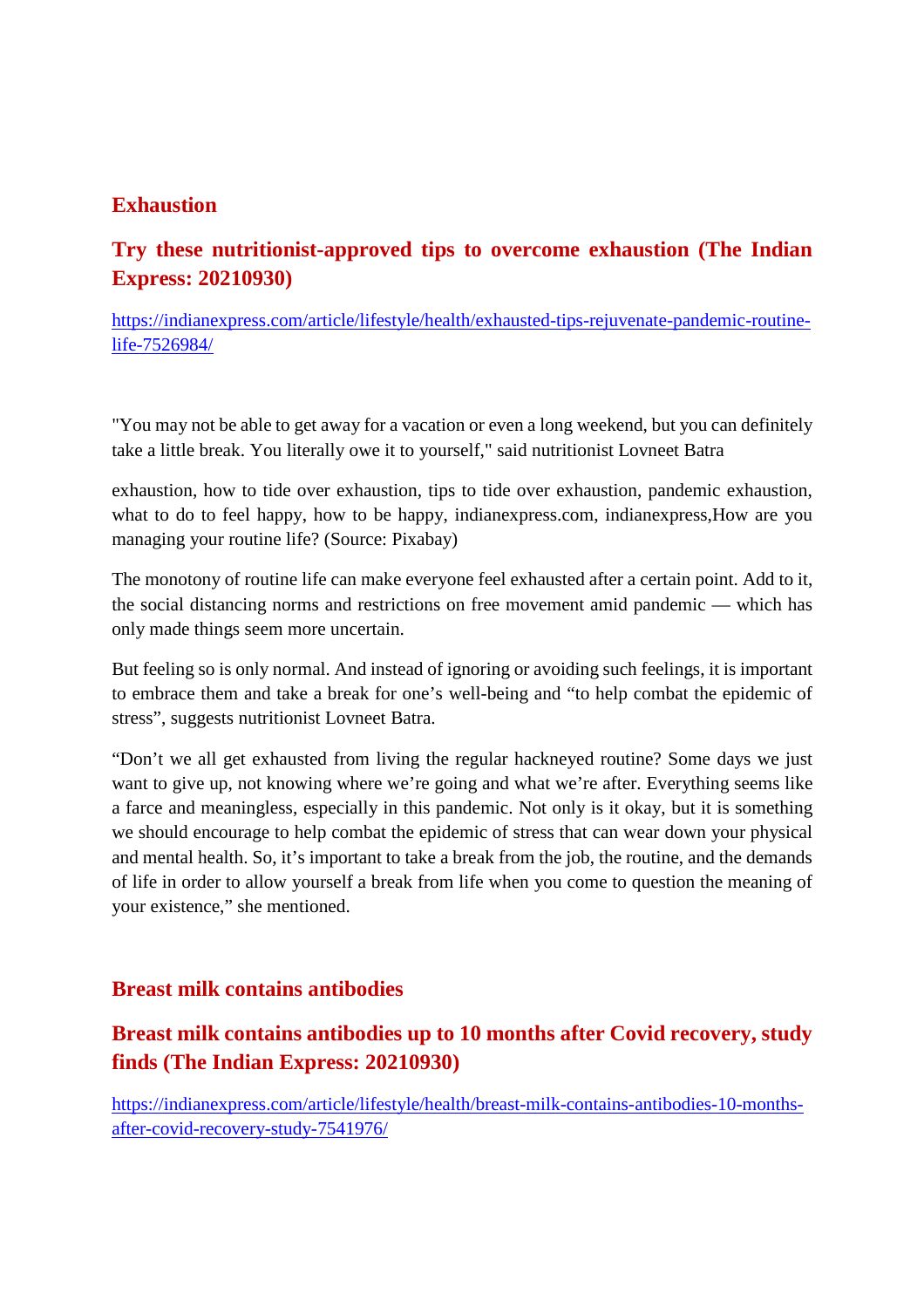The main antibody in breast milk is Secretory Immunoglobulin A (IgA), which sticks to the lining of babies' respiratory and intestinal tracts, blocking viruses and bacteria from entering their bodies

breast milkAntibodies and bioactive factors in breast milk may fight against COVID-19 infection, say experts. (Source: getty images)

A study has found that breastfeeding women, who have been infected with Covid, continue to secrete antibodies into their milk up to 10 months.

While protecting infants from the disease, these antibodies can also be used to treat people with severe Covid, as per the researchers, reported The Guardian.

The main antibody in breast milk is Secretory Immunoglobulin A (IgA), which sticks to the lining of babies' respiratory and intestinal tracts, blocking viruses and bacteria from entering their bodies.

For the study, Dr Rebecca Powell from Mount Sinai hospital and her team analysed breast milk samples from 75 women who recovered from Covid. They found that 88 per cent contained IgA antibodies.

"It means that if you continue breastfeeding, you're still giving those antibodies in your milk. It could be an incredible therapy, because Secretory IgA is meant to be in these mucosal areas, such as the lining of the respiratory tract, and it survives and functions very well there. You could imagine if it was used in a nebuliser-type treatment, it might be very effective during that window where the person has gotten quite sick, but they're not yet at the point of [being admitted to intensive care]," Powell was quoted as saying.

Reacting to the study, Dr Sarika Gupta, senior consultant, Oncology and Robotic Gynaecology, Indraprastha Apollo Hospital, New Delhi, told indianexpress.com, "The recent published literature has found that the IgA antibodies found in the breast milk of previously infected nursing mothers continue to be secreted for 10 months. These antibodies provide passive immunity to infants and can also be potentially used to treat COVID 19 infection in sick patients."

Dr Gupta, however, said that more studies will be required to check the value of using IgA derived from breast milk in treating Covid infection.

The researchers also found that vaccinated women had virus-specific antibodies in their milk. "We know that the level of antibodies produced by RNA vaccines is extremely high compared to other vaccines. You don't necessarily need that much antibody to protect you from infection, but the milk effect really depends on there being a lot of antibody in your blood that's transferring into your milk. Because there's a lower level stimulated by the J&J vaccine (a viral vector vaccine), that's probably why there's very low levels in the milk," Dr Powell added.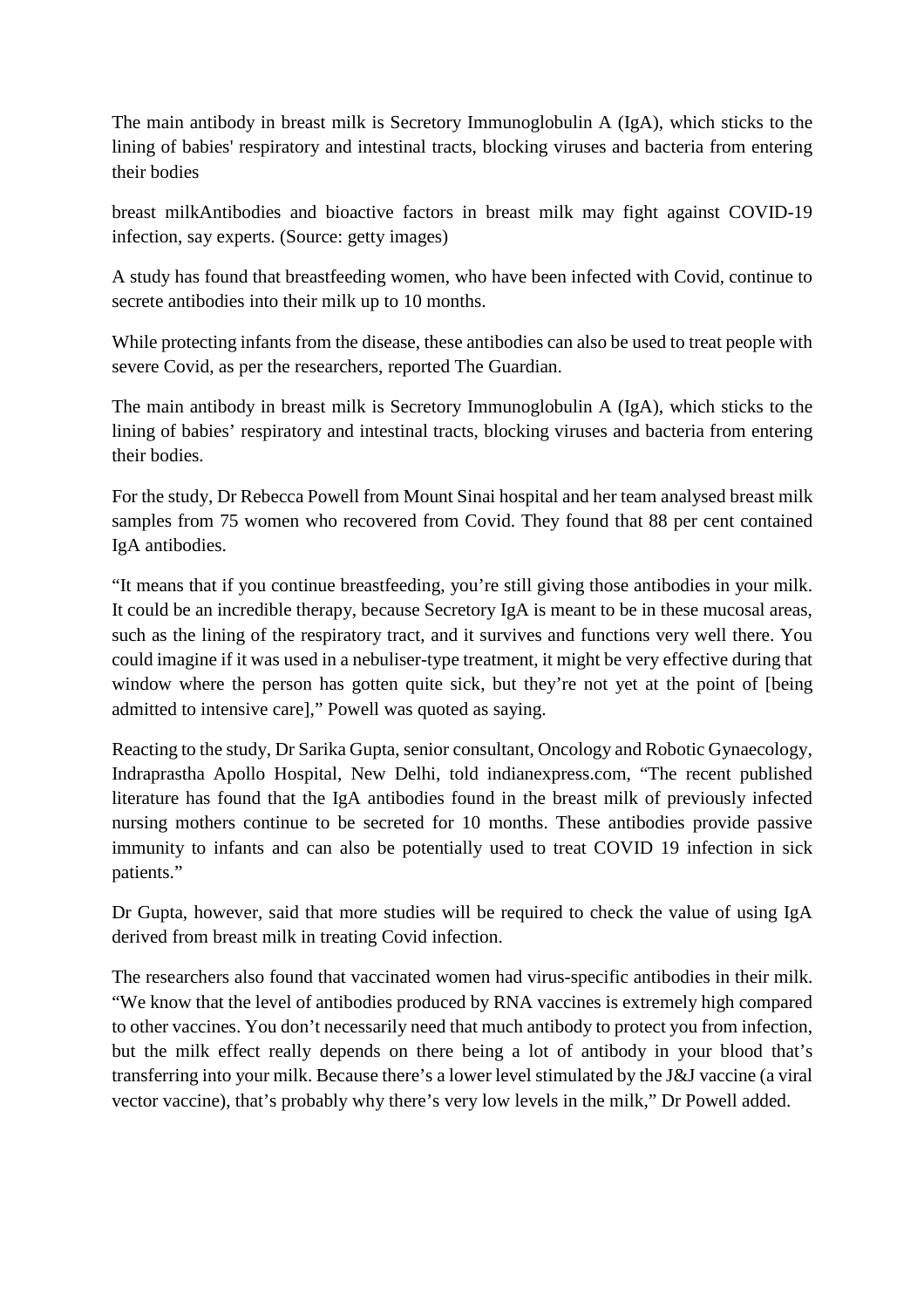# **Maternal and child under nutrition**

# **High levels of maternal and child under nutrition continue to plague India: UNICEF official( The Hindu:20210930)**

https://www.thehindu.com/sci-tech/health/high-levels-of-maternal-and-child-under-nutritioncontinue-to-plague-india-unicef-official-arjan-de-wagt/article36734871.ece

COVID-19 is interacting with under nutrition and exacerbating nutritional insecurities, says Arjan De Wagt, Head, Nutrition, UNICEF India

Arjan De Wagt, Head, Nutrition, UNICEF India speaks to The Hindu's Bindu Shajan Perappadan on how high levels of maternal and child under nutrition continue to plague the country, and the impact COVID-19 has had on the gains India has made in economic and human development in recent decades. He notes that for the future of children in India, controlling COVID-19 and ending malnutrition are equally important and urgent.

**Health Care Services**

**दसू रेअपतालसेभी यहांटबी के वशषे प कजांच के लए सपल भेजेजातेह, स ु वधा उपलध नहंहो पानेसेमरजकपरेशानी बढ़एस कलबै मरजट नहं होनेसेटबी जांच क ( Huindustan Times: 20210930)**

**https://epaper.livehindustan.com/**



यह एक ऐसा तत्व होता है जो जांच के दौरान रासायनिक अभिक्रिया के दौरान काम होता है।